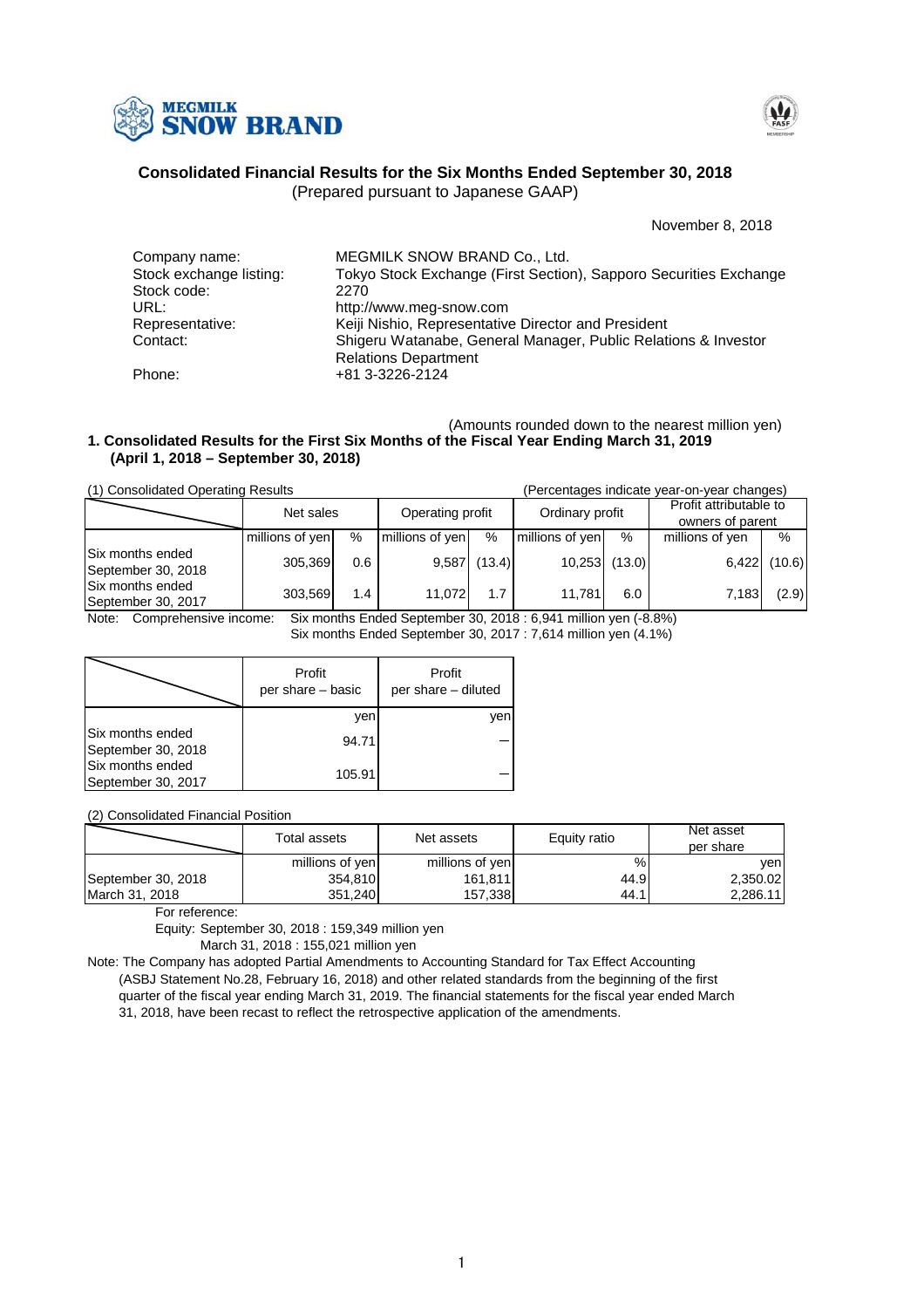# **2. Dividends**

|                                            | Cash dividends per share |        |        |          |       |
|--------------------------------------------|--------------------------|--------|--------|----------|-------|
| Record date or period                      | $End-Q1$                 | End-Q2 | End-Q3 | Year-end | Total |
|                                            | yen                      | yen    | yen    | yen      | yen   |
| Year ended<br>March 31,2018                |                          |        |        | 40.00    | 40.00 |
| Year ending<br>March 31,2019               |                          |        |        |          |       |
| Year ending<br>March 31,2019<br>(forecast) |                          |        |        | 40.00    | 40.00 |

Note: Revisions from the latest release of dividend forecasts: None

## **3. Forecast of Consolidated Results for the Fiscal Year Ending March 31, 2019 (April 1, 2018 – March 31, 2019)**

(Percentages indicate year-on-year changes)

|                  | Net sales       |      | Operating profit  |       | Ordinary profit   |       | Profit attributable to<br>owners of parent |     | Profit per<br>share |
|------------------|-----------------|------|-------------------|-------|-------------------|-------|--------------------------------------------|-----|---------------------|
|                  | millions of yen |      | % millions of yen |       | % millions of yen |       | % millions of yen                          | %   | ven                 |
| <b>Full Year</b> | 605.000         | 1.5I | 19.000            | (1.9) | 20,000            | (4.7) | 13.500                                     | 0.9 | 199.09              |

Note: Revisions from the latest release of earnings forecasts: None

## **Notes**

(1) Material reclassifications of subsidiaries during the period: None

(2) Accounting methods specific to quarterly consolidated financial statements: None

- (3) Changes in accounting policy, changes in accounting estimates, and retrospective restatement
	- 1) Changes in accordance with amendments to accounting standards, etc.: None
	- 2) Changes other than noted in 1) above: None
	- 3) Changes in accounting estimates: None
	- 4) Retrospective restatement: None

### (4) Common stock issued

1) Issued shares as of period-end (including treasury stock)

| September 30, 2018 | 70,751,855 shares |
|--------------------|-------------------|
| March 31, 2018     | 70,751,855 shares |

2) Treasury stock as of period-end

| September 30, $2018$ | 2.944.090 shares |
|----------------------|------------------|
| March 31, 2018       | 2.941.743 shares |

| 3) Average number of shares (during the respective period) |                   |
|------------------------------------------------------------|-------------------|
| Six months ended September 30, 2018                        | 67,808,930 shares |
| Six months ended September 30, 2017                        | 67,830,930 shares |

## **\*This summary of financial statements is not subject to audit by certified public accountant and auditing firm.**

## **\*Appropriate Use of Earnings Forecasts and Other Important Information**

(Earnings Forecasts)

Business forecasts contained in this report are based on the assumptions of management in the light of information available as of the release of this report. MEGMILK SNOW BRAND makes no assurances as to the actual results, which may differ from forecasts due to various factors such as changes in the business environment.

(Supplementary materials and presentation handouts)

Supplementary materials are attached to this report.

The Company has scheduled an earnings presentation aimed at analysts and institutional investors on Thursday, November 8, 2018, and intends to publish the presentation handout materials on its website on the same date of the event.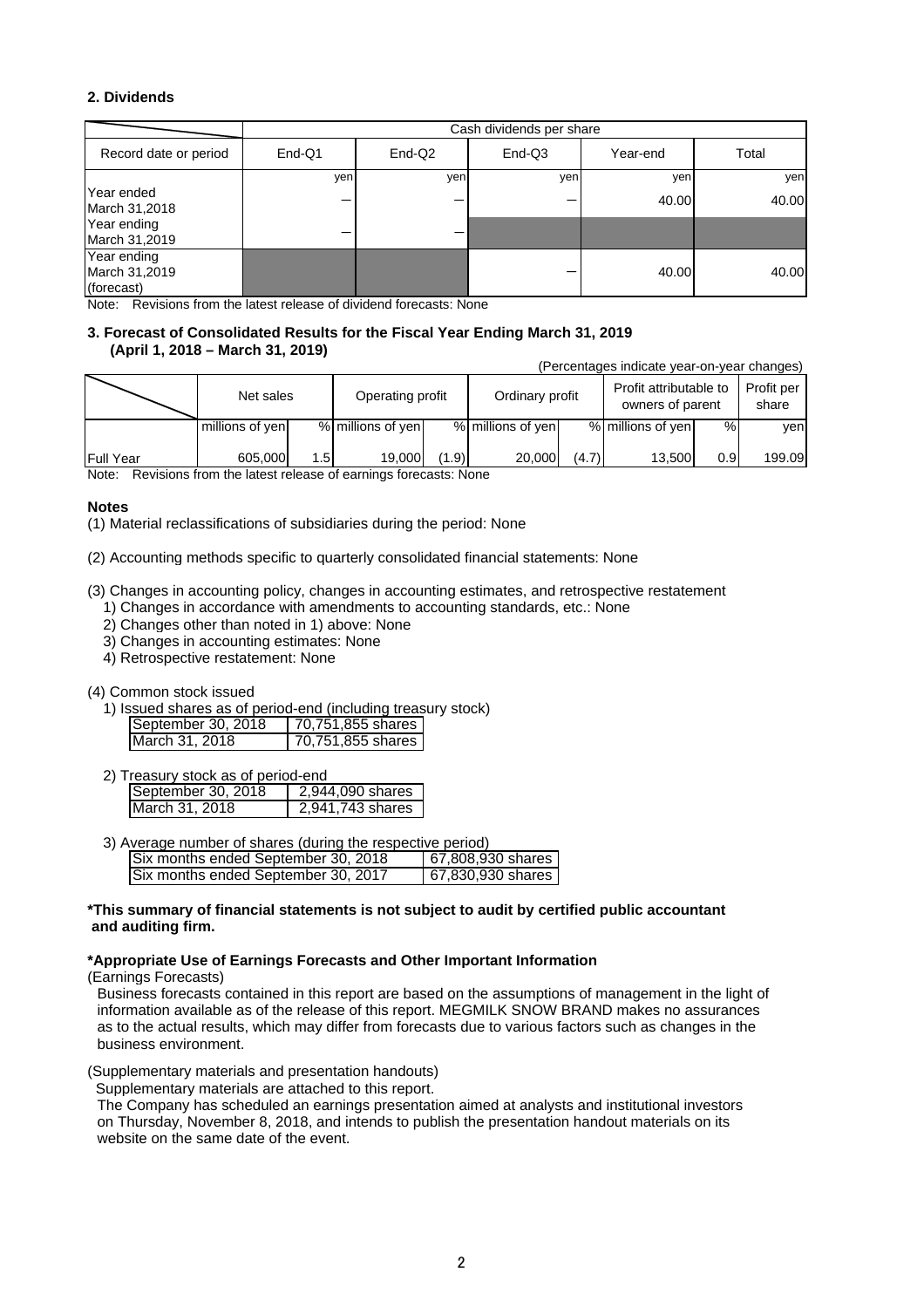| Table of Contents for Attachments                                                               |  |
|-------------------------------------------------------------------------------------------------|--|
|                                                                                                 |  |
|                                                                                                 |  |
|                                                                                                 |  |
| (3) Explanation of Forward-Looking Statements, including the Forecast of Consolidated Results 6 |  |
|                                                                                                 |  |
|                                                                                                 |  |
| (2) Quarterly Consolidated Statements of Income and Consolidated Statements of Comprehensive    |  |
| $Income1223$                                                                                    |  |
|                                                                                                 |  |
|                                                                                                 |  |
|                                                                                                 |  |
|                                                                                                 |  |
|                                                                                                 |  |
|                                                                                                 |  |
|                                                                                                 |  |
|                                                                                                 |  |
|                                                                                                 |  |

(Supplementary Information)

Supplementary Information for the six months ended September 30, 2018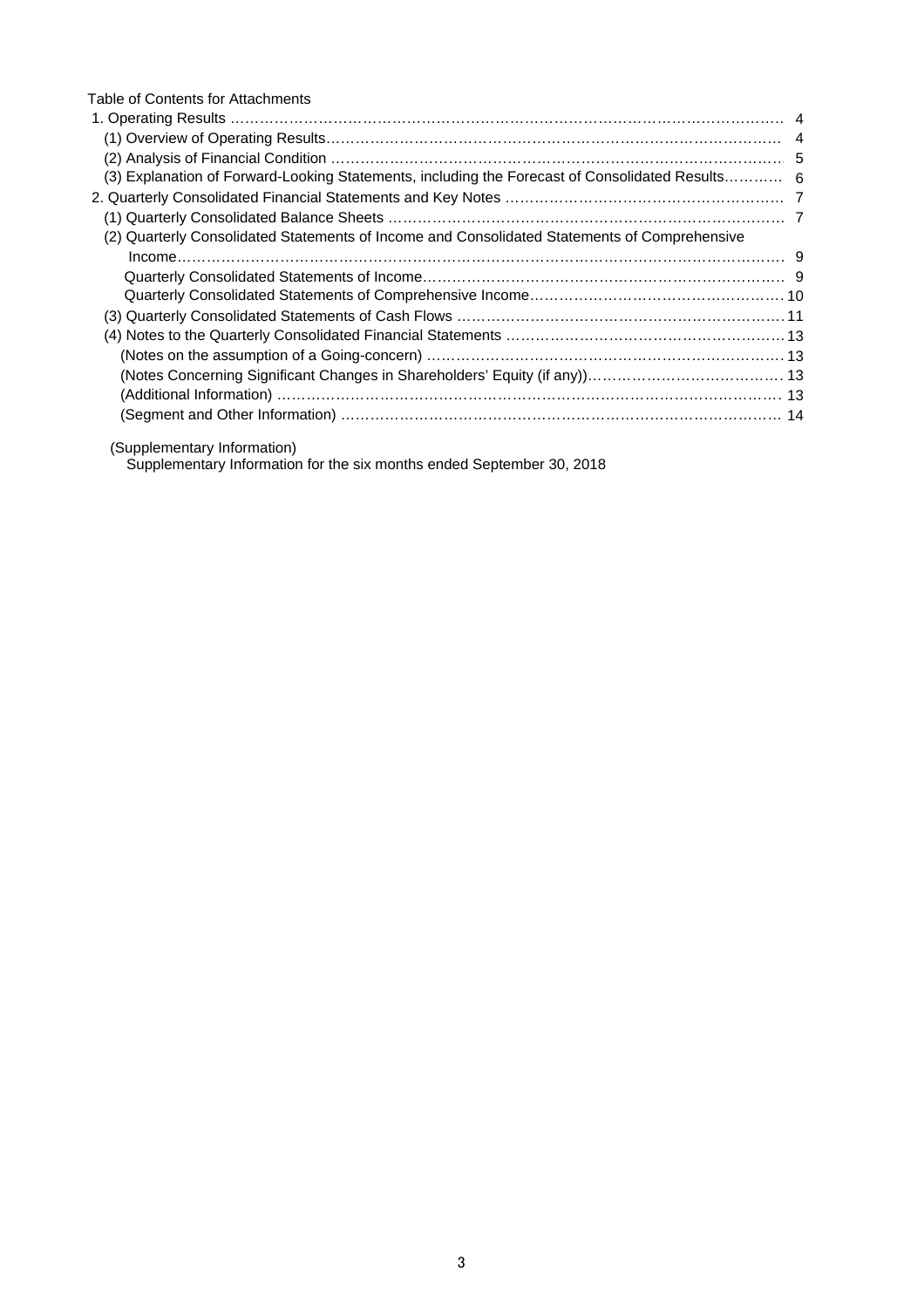## **1. Operating Results**

## (1) Overview of Operating Results

In the six months ended September 30, 2018, business conditions in Japan gradually recovered, and economic recovery is expected to continue. However, there is concern about the impact of trade disputes, uncertainties in overseas economies, and the impact of fluctuations in the financial and capital markets as well as the impact of a series of natural disasters in Japan on the economy.

Although consumer spending is picking up as the employment and personal income environment improves, the trend for consumers to economize continues. In the food industry, there is movement to pass on cost increases to prices, and wide-ranging demand is being created as consumer values diversify—for instance, products that emphasize function or low price are being introduced.

In this business environment, in accordance with Group Medium-term Management Plan 2019, the MEGMILK SNOW BRAND Group endeavored to strengthen the earnings base in preparation for future growth through efforts to create multiple earnings bases and maximize cash flow, through product mix improvement accompanying sales growth from high-value-added products such as functional yogurt and from cheese and other mainstay products, and through scale expansion from continued marketing investment in the nutrition business sector.

Note that the Hokkaido Eastern Iburi Earthquake that occurred in September had an impact on parts of the Company's supply chain.

As net a result of these developments, in the six months ended September 30, 2018 consolidated net sales were ¥305,369 million (an increase of 0.6% over the same period of the previous fiscal year), operating profit was ¥9,587 million (down 13.4%), ordinary profit was ¥10,253 million (down 13.0%), and profit attributable to owners of parent was ¥6,422 million (down 10.6%).

Because of its increased importance, Luna Bussan Co., Ltd. has been accounted for as an equity-method affiliate since the first quarter of the fiscal year ending March 31, 2019.

Operating results by business segment for the six months ended September 30, 2018 were as follows. Note that net sales by segment are sales to outside customers.

1) Dairy Products

This segment comprises the manufacture and sale of dairy products (cheese, butter, powdered milk), oils and fats, nutrition business products (functional foods, infant formula, etc.), and other products.

Net sales were ¥117,457 million (a decrease of 0.3% from the same period of the previous fiscal year), and operating profit was ¥5,370 million (down 5.0%).

Sales of butter were strong amid continued efforts to ensure a stable supply. Although sales of oils and fats declined in a market that remains sluggish, since March 2018 the Company has introduced product formulations that do not use partially hydrogenated oils (which include large amounts of trans fats), for household margarine products and will continue to work to secure sales through efforts to reduce trans fats. Sales of cheese declined, partly as a result of adapting sales activities to the domestic milk resources supply and demand situation. Sales of functional food products grew as a result of continued marketing investment for Mainichi Hone Care MBP, a "food for specified health use." As a net result of these developments, overall segment sales decreased slightly.

Operating profit decreased because of increases in raw material costs, partly due to the impact of raw milk price revisions, and an increase in fixed expenses, as well as the impact of the Hokkaido Eastern Iburi Earthquake, which occurred in September, despite product mix improvement and the positive impact of unit sales price differences accompanying price revisions and package volume changes.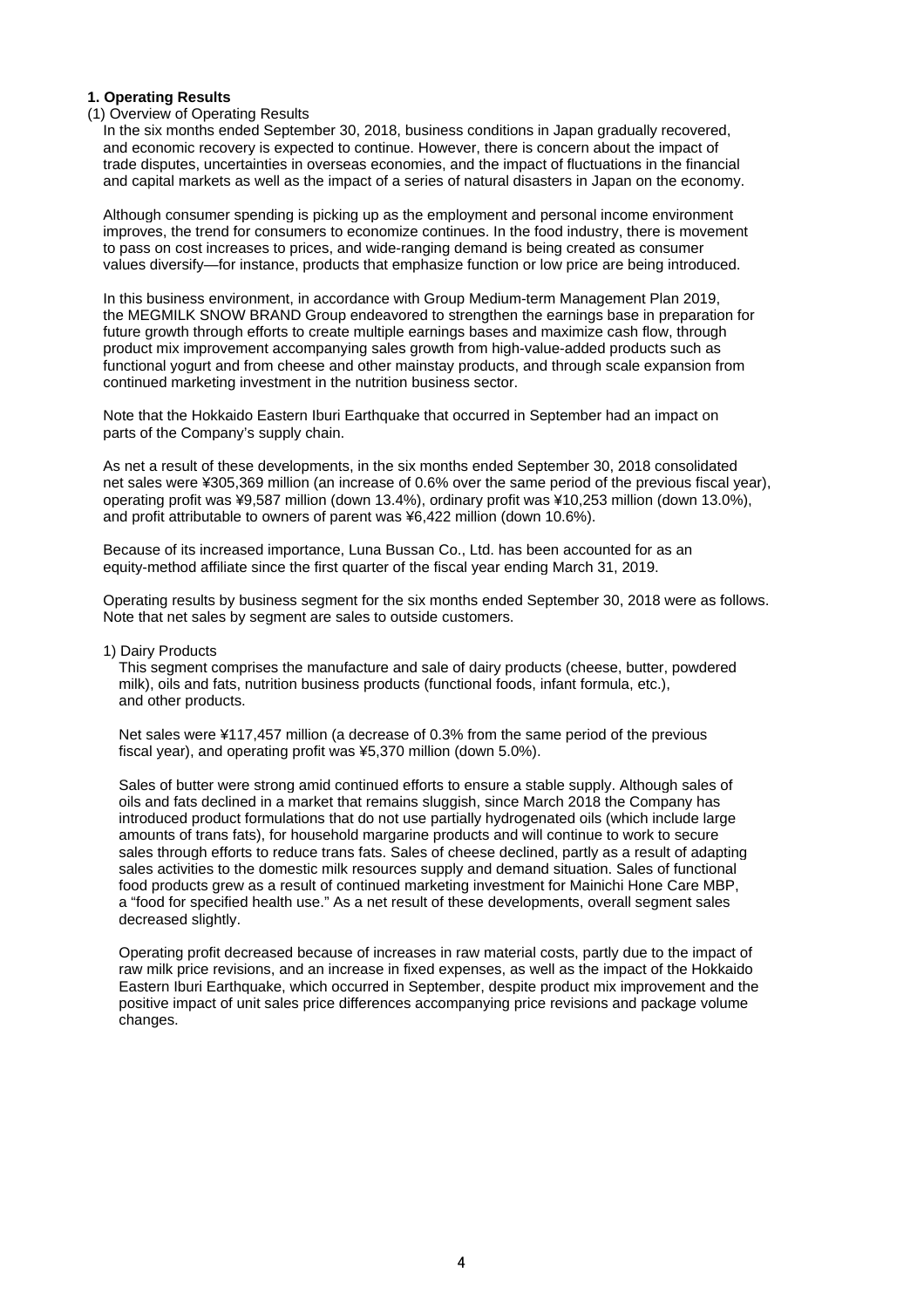## 2) Beverage & Dessert

This segment comprises the manufacture and sale of drinking milk, fruit juice beverages, yogurt, dessert, and other products.

Net sales were ¥145,281 million (an increase of 0.9% from the same period of the previous fiscal year), and operating profit was ¥2,224 million (down 36.0%).

Sales of yogurt were strong due to strengthening of promotional activities that emphasize the functions of lactobacillus gasseri SP, the Company's own lactobacillus, contained in products such as Megumi Gasseri SP Yogurt Drink Berry Mix and Megumi Gasseri SP Yogurt Drink Muscat , newly launched as foods with function claims, and Megumi Gasseri SP Yogurt, renewed and relaunched as a food for specified health use. Beverage sales decreased due in part to the impact of market sluggishness. Dessert sales were strong, driven by sales of new products and renewed products. As a net result of these developments, overall segment sales increased.

Operating profit decreased substantially due to increases in promotional costs accompanying aggressive promotional activities, operation costs, and depreciation and amortization costs, despite the increase in functional yogurt sales.

### 3) Feed and Seeds

This segment comprises the manufacture and sale of cattle feed, pasture forage/crop and vegetable seeds, and other products.

Net sales were ¥23,906 million (an increase of 1.4% from the same period of the previous fiscal year), and operating profit was ¥1,215 million (down 10.4%).

Overall segment sales increased due to factors including an increase in selling prices of compound feeds, while profit declined due to the impact of lower sales of pasture forage/crop seeds, a decrease in sales volumes of compound feeds, and an increase in the cost of compound feeds.

#### 4) Other

This segment comprises joint distribution center services, real estate rental, and other businesses.

Net sales in this segment were ¥18,724 (an increase of 2.6% from the same period of the previous fiscal year), and operating profit was ¥714 million (up 35.1%).

## (2) Analysis of Financial Condition

The Company has applied Partial Amendments to Accounting Standard for Tax Effect Accounting (ASBJ Statement No. 28, February 16, 2018) from the beginning of the first quarter of the fiscal year ending March 31, 2019. Accordingly, deferred tax assets are presented under investments and other assets, and deferred tax liabilities are presented under non-current liabilities.

The accounting standard has been retroactively applied to the figures for the previous fiscal year to allow comparison and analysis.

### 1) Assets, liabilities, and net assets

#### Assets

Total assets as of September 30, 2018 increased by ¥3,570 million from the previous fiscal year-end. The change is mainly attributable to an increase in notes and accounts receivable-trade, which offset decreases in cash and deposits, merchandise and finished goods, and machinery, equipment and vehicles.

### Liabilities

Total liabilities as of September 30, 2018 decreased by ¥902 million from the previous fiscal year-end. The change is mainly attributable to decreases in long-term loans payable and notes and accounts payable-trade, which offset an increase in electronically recorded obligations-operating.

#### Net assets

Net assets as of September 30, 2018 increased by ¥4,473 million from the previous fiscal year-end. The change is mainly attributable to increases in retained earnings and valuation difference on available-for-sale securities.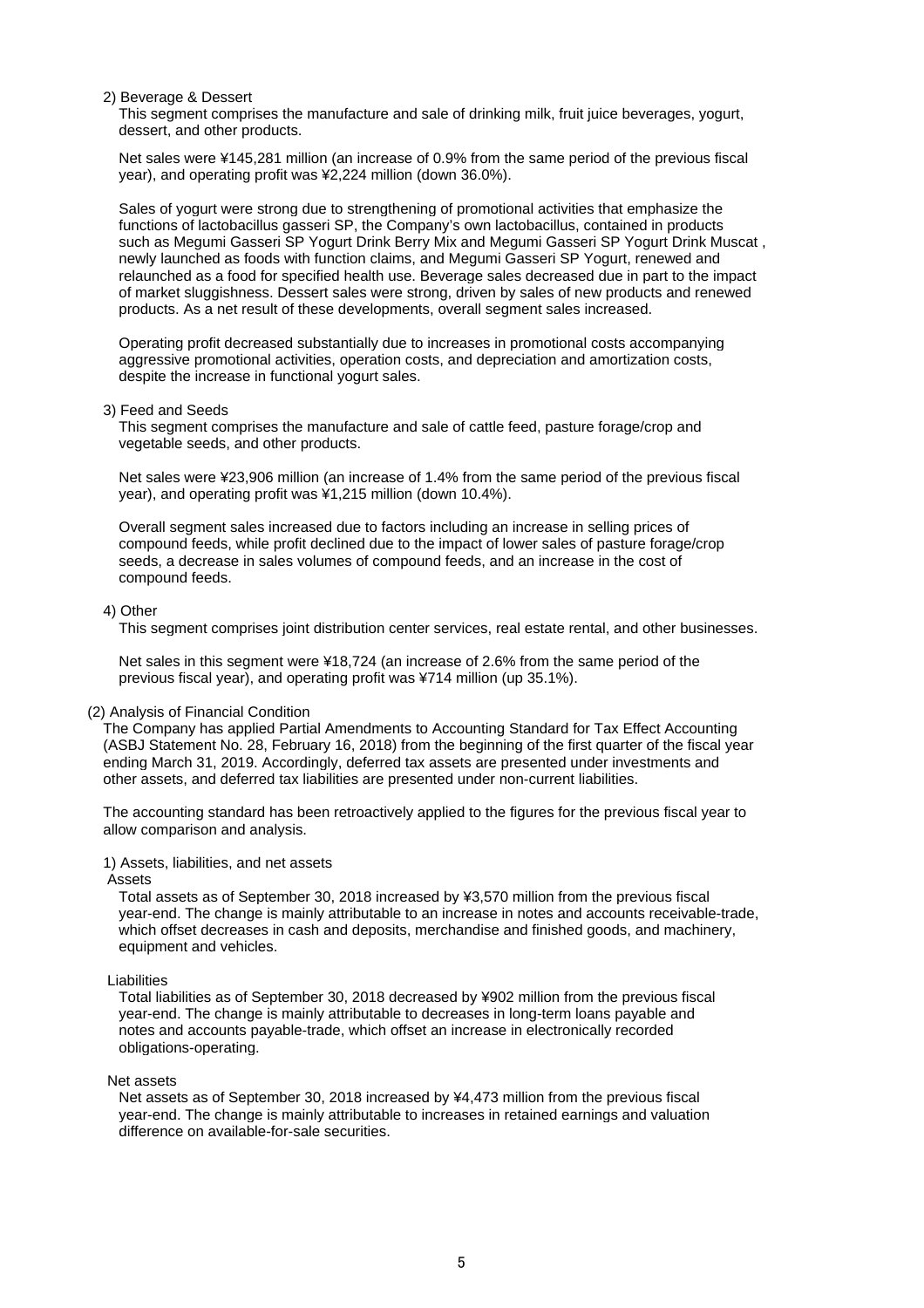# 2) Cash flows

Cash and cash equivalents on a consolidated basis as of September 30, 2018 totaled ¥12,860 million. The following is a summary of consolidated cash flows and factors affecting cash flows for the six months ended September 30, 2018.

### Cash flows from operating activities

Operating activities provided net cash of ¥11,886 million, a ¥1,001 million increase in cash provided from the ¥10,884 million in cash provided in the six months ended September 30, 2017. The change is mainly attributable to decreases in notes and accounts receivable-trade and inventories, which offset a decrease in notes and accounts payable-trade.

#### Cash flows from investing activities

Investing activities used net cash of ¥9,131 million, a ¥3,290 million increase in cash used from the ¥5,841 million used in the six months ended September 30, 2017. The change is mainly attributable to an increase in purchase of property, plant and equipment and intangible assets.

#### Cash flows from financing activities

Financing activities used net cash of ¥3,907 million, a ¥6,133 million decrease in cash used from the ¥10,041 million used in the six months ended September 30, 2017. The change is mainly attributable to a net increase in short-term loans payable and a decrease in payments from changes in ownership interests in subsidiaries that do not result in change in scope of consolidation.

(3) Explanation of Forward-Looking Statements, including the Forecast of Consolidated Results There is no revision to the forecast of consolidated results disclosed in the Summary of Financial Results of May 10, 2018.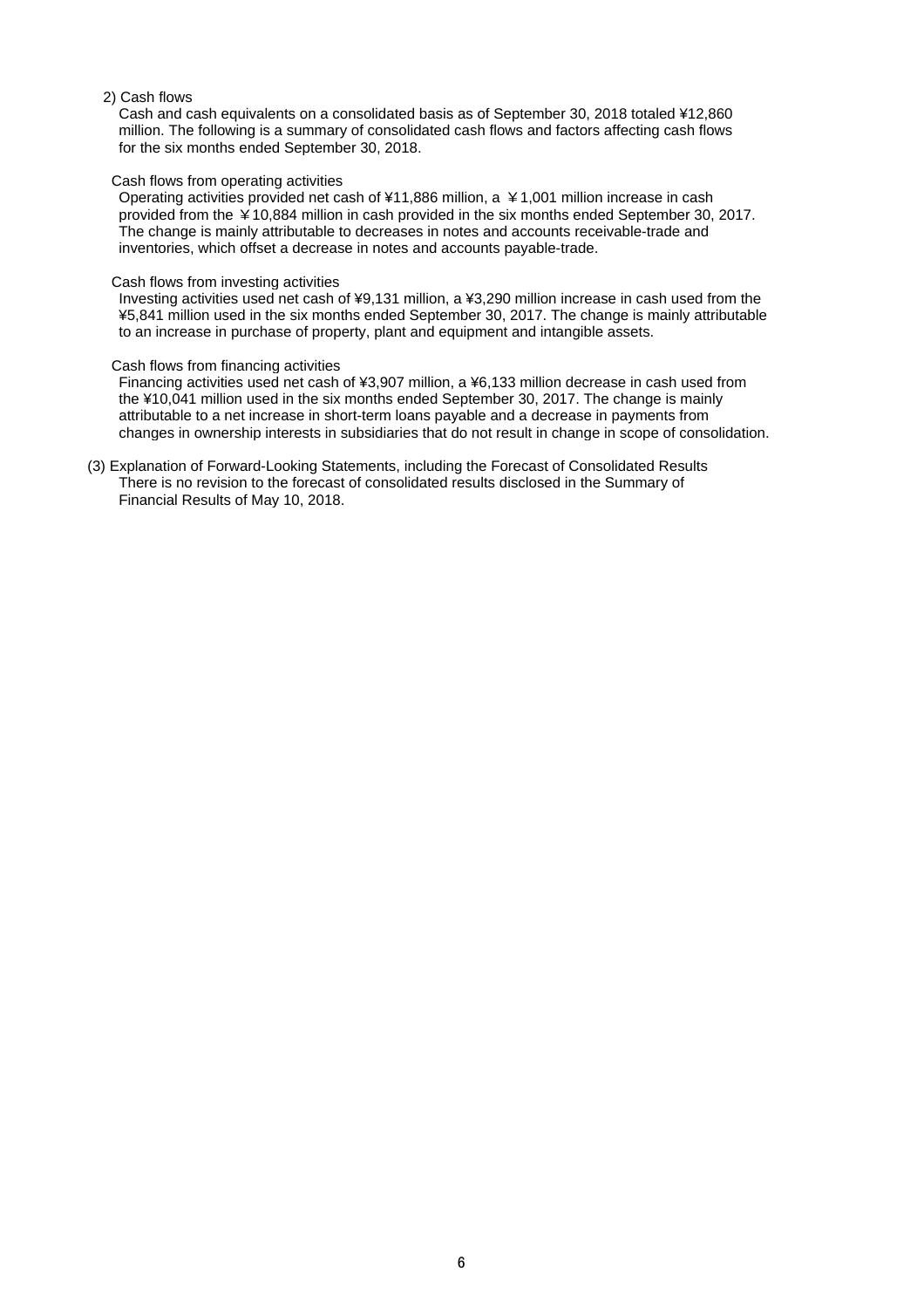# **2. Quarterly Consolidated Financial Statements and Key Notes**

| i) Quarterly Consolidated Balance Sheets |                         | (Millions of yen)           |
|------------------------------------------|-------------------------|-----------------------------|
|                                          | As of March 31,<br>2018 | As of September 30,<br>2018 |
| <b>Assets</b>                            |                         |                             |
| <b>Current assets</b>                    |                         |                             |
| Cash and deposits                        | 14,620                  | 12,923                      |
| Notes and accounts receivable-trade      | 69,302                  | 76,190                      |
| Merchandise and finished goods           | 39,632                  | 38,438                      |
| Work in process                          | 1,423                   | 1,621                       |
| Raw materials and supplies               | 12,857                  | 12,990                      |
| Other                                    | 4,694                   | 4,527                       |
| Allowance for doubtful accounts          | (405)                   | (404)                       |
| Total current assets                     | 142,125                 | 146,287                     |
| <b>Non-current assets</b>                |                         |                             |
| Property, plant and equipment            |                         |                             |
| Buildings and structures, net            | 48,039                  | 47,041                      |
| Machinery, equipment and vehicles, net   | 56.095                  | 54,927                      |
| Land                                     | 50,396                  | 50,372                      |
| Other, net                               | 10,262                  | 11,337                      |
| Total property, plant and equipment      | 164,794                 | 163,679                     |
| Intangible assets                        | 3,921                   | 3,385                       |
| Investments and other assets             |                         |                             |
| Investment securities                    | 29,326                  | 30,645                      |
| Deferred tax assets                      | 4,859                   | 4,601                       |
| Other                                    | 6,817                   | 6,606                       |
| Allowance for doubtful accounts          | (604)                   | (395)                       |
| Total investments and other assets       | 40,398                  | 41,457                      |
| Total non-current assets                 | 209,114                 | 208,522                     |
| <b>Total assets</b>                      | 351,240                 | 354,810                     |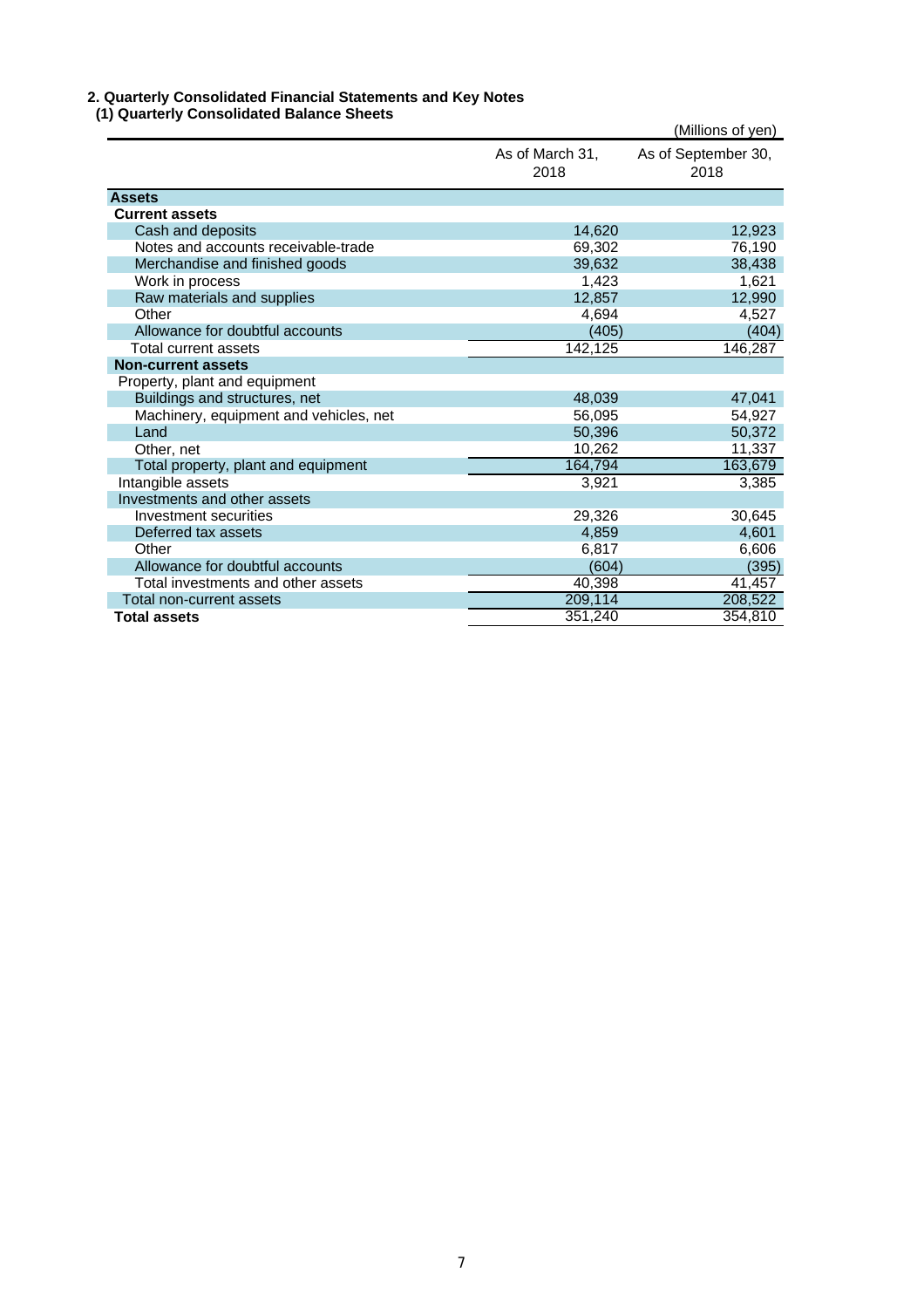|                                                       |                 | (Millions of yen)   |
|-------------------------------------------------------|-----------------|---------------------|
|                                                       | As of March 31, | As of September 30, |
|                                                       | 2018            | 2018                |
| <b>Liabilities</b>                                    |                 |                     |
| <b>Current liabilities</b>                            |                 |                     |
| Notes and accounts payable-trade                      | 60,475          | 59,562              |
| Electronically recorded obligations-operating         | 4,021           | 5,614               |
| Short-term loans payable                              | 41,827          | 42,958              |
| Income taxes payable                                  | 2,259           | 2,831               |
| Provision for bonuses                                 | 5,208           | 5,013               |
| Other                                                 | 26,878          | 25,834              |
| <b>Total current liabilities</b>                      | 140,670         | 141,814             |
| <b>Non-current liabilities</b>                        |                 |                     |
| Long-term loans payable                               | 27,089          | 25,136              |
| Deferred tax liabilities                              | 651             | 667                 |
| Deferred tax liabilities for land revaluation         | 3,981           | 3,975               |
| Provision for director's retirement benefits          | 20              | 20                  |
| Provision for gift token exchange                     | 190             | 184                 |
| Net defined benefit liabilities                       | 8,667           | 8,640               |
| Asset retirement obligations                          | 1,699           | 1,721               |
| Other                                                 | 10,932          | 10,838              |
| Total non-current liabilities                         | 53,231          | 51,184              |
| <b>Total liabilities</b>                              | 193,901         | 192,998             |
| <b>Net assets</b>                                     |                 |                     |
| <b>Shareholders' equity</b>                           |                 |                     |
| Capital stock                                         | 20,000          | 20,000              |
| Capital surplus                                       | 17,585          | 17,585              |
| Retained earnings                                     | 108,186         | 112,164             |
| <b>Treasury stock</b>                                 | (4,643)         | (4,650)             |
| Total shareholders' equity                            | 141,128         | 145,100             |
| Accumulated other comprehensive income                |                 |                     |
| Valuation difference on available-for-sale securities | 6,322           | 6.812               |
| Deferred gains or losses on hedges                    | (163)           | (93)                |
| Revaluation reserve for land                          | 8,951           | 8,937               |
| Foreign currency translation adjustment               | 382             | 97                  |
| Remeasurements of defined benefit plans               | (1,600)         | (1, 505)            |
| Total accumulated other comprehensive income          | 13,892          | 14,249              |
| <b>Non-controlling interests</b>                      | 2,317           | 2,462               |
| <b>Total net assets</b>                               | 157,338         | 161,811             |
| <b>Total liabilities and net assets</b>               | 351,240         | 354,810             |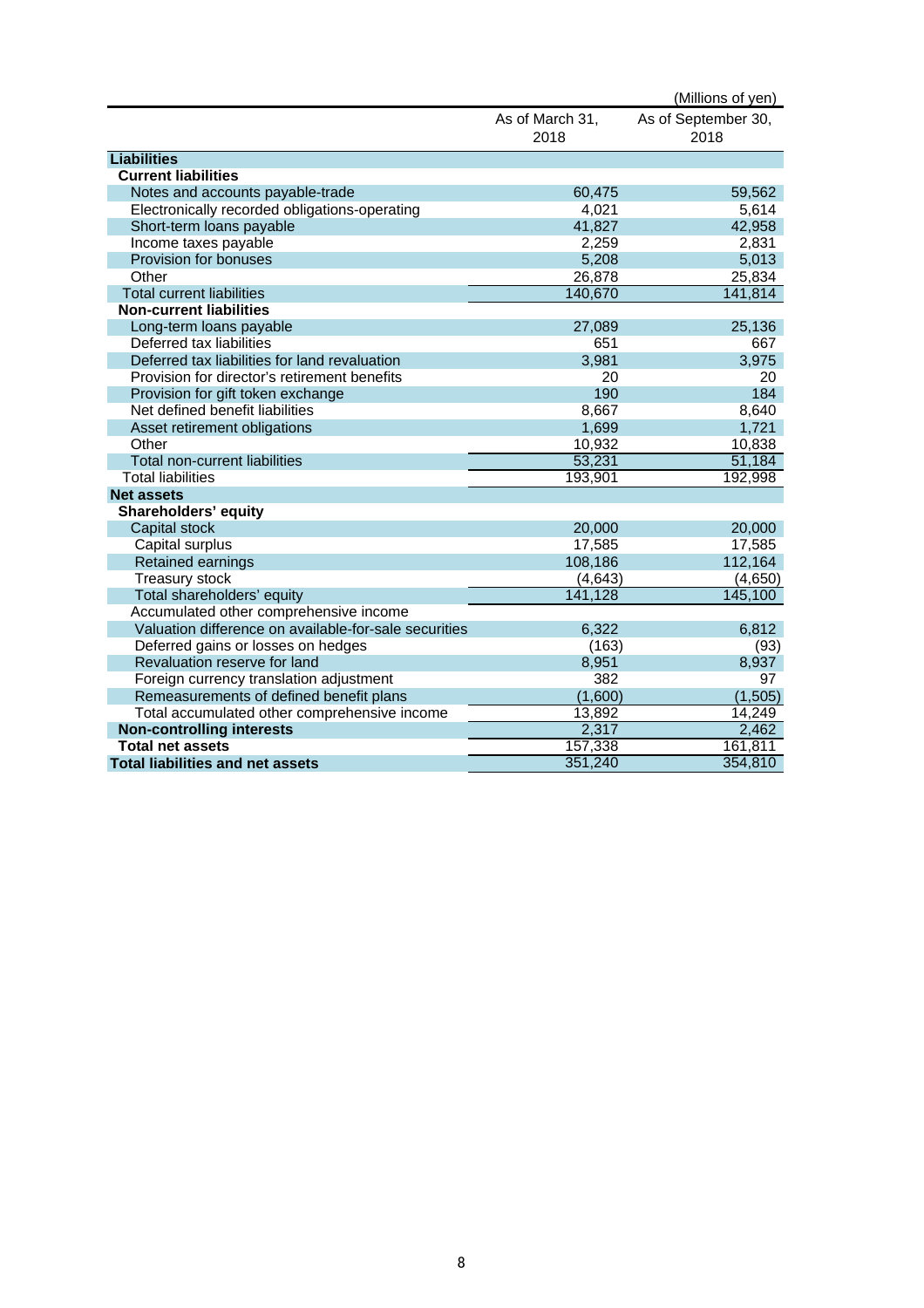# **(2) Quarterly Consolidated Statements of Income and Consolidated Statements of Comprehensive Income**

**Quarterly Consolidated Statements of Income**

|                                                         |                    | (Millions of yen)  |
|---------------------------------------------------------|--------------------|--------------------|
|                                                         | Six months ended   | Six months ended   |
|                                                         | September 30, 2017 | September 30, 2018 |
| <b>Net sales</b>                                        | 303,569            | 305,369            |
| Cost of sales                                           | 229,196            | 232,144            |
| Gross profit                                            | 74,372             | 73,224             |
| Selling, general and administrative expenses            | 63,300             | 63,636             |
| <b>Operating profit</b>                                 | 11,072             | 9,587              |
| Non-operating income                                    |                    |                    |
| Interest income                                         | 10                 | 9                  |
| Dividend income                                         | 250                | 252                |
| Equity in earnings of affiliates                        | 400                | 473                |
| Other                                                   | 641                | 469                |
| Total non-operating income                              | 1,302              | 1,204              |
| Non-operating expenses                                  |                    |                    |
| Interest expenses                                       | 280                | 251                |
| Contribution                                            | 73                 | 121                |
| Other                                                   | 239                | 166                |
| Total non-operating expenses                            | 593                | 539                |
| <b>Ordinary profit</b>                                  | 11,781             | 10,253             |
| Extraordinary income                                    |                    |                    |
| Gain on sales of non-current assets                     | 18                 | 19                 |
| Gain on sales of investment securities                  | 7                  | 14                 |
| Other                                                   |                    | 73                 |
| Total extraordinary income                              | $\overline{27}$    | 107                |
| <b>Extraordinary loss</b>                               |                    |                    |
| Loss on sales of non-current assets                     | 93                 | $\Omega$           |
| Loss on retirement of non-current assets                | 437                | 535                |
| Impairment loss                                         | 102                | 41                 |
| <b>Disaster-related loss</b>                            |                    | 614                |
| Other                                                   | 39                 | 97                 |
| Total extraordinary loss                                | 673                | 1,289              |
| Profit before income taxes                              | 11,135             | 9,071              |
| Income taxes                                            | 3,974              | 2,508              |
| Profit                                                  | 7,160              | 6,563              |
| Profit (loss) attributable to non-controlling interests | (23)               | 141                |
| Profit attributable to owners of parent                 | 7,183              | 6,422              |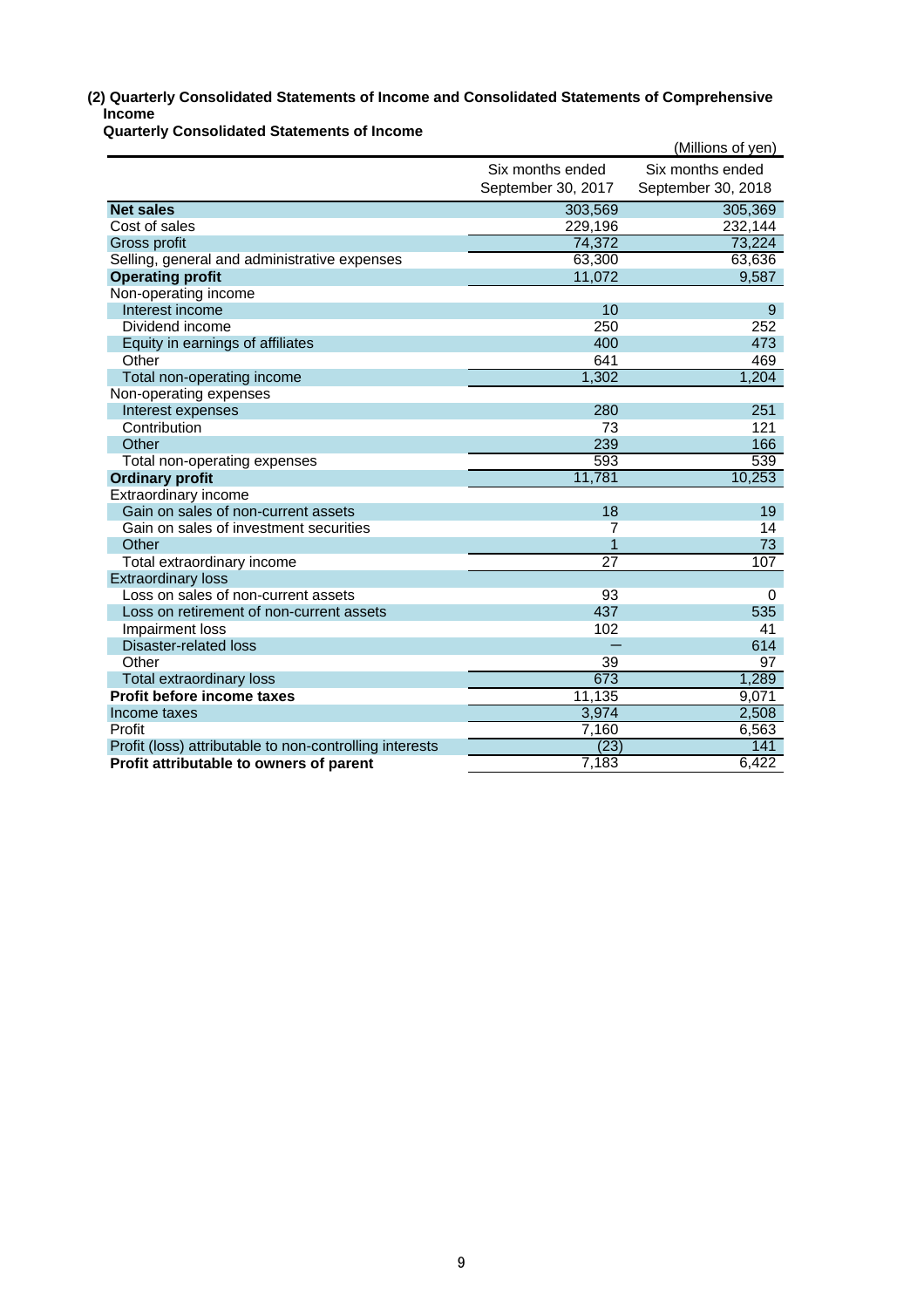# **Quarterly Consolidated Statements of Comprehensive Income**

|                                                                                          |                    | (Millions of yen)  |
|------------------------------------------------------------------------------------------|--------------------|--------------------|
|                                                                                          | Six months ended   | Six months ended   |
|                                                                                          | September 30, 2017 | September 30, 2018 |
| <b>Profit</b>                                                                            | 7,160              | 6,563              |
| Other comprehensive income                                                               |                    |                    |
| Valuation difference on available-for-sale securities                                    | 295                | 490                |
| Deferred gains or losses on hedges                                                       | 44                 | 69                 |
| Foreign currency translation adjustment                                                  | 66                 | (284)              |
| Remeasurements of defined benefit plans                                                  | 45                 | 95                 |
| Share of other comprehensive income of entities<br>accounted for using the equity method | 1                  | 6                  |
| Total other comprehensive income                                                         | 454                | 377                |
| <b>Comprehensive income</b>                                                              | 7,614              | 6,941              |
| Comprehensive income attributable to owners<br>of parent                                 | 7,637              | 6,793              |
| Comprehensive income attributable to non-<br>controlling interests                       | (22)               | 147                |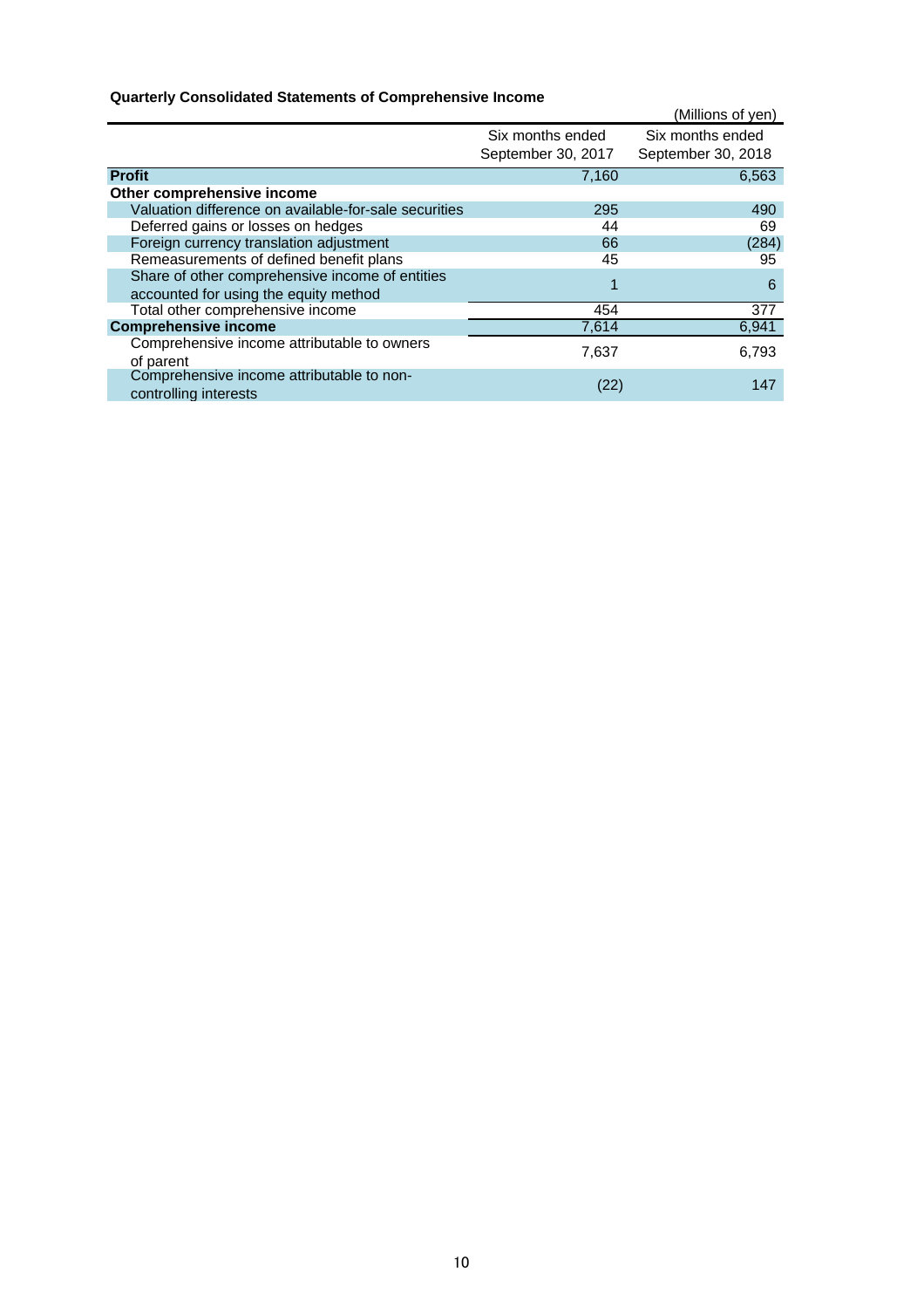# **(3) Quarterly Consolidated Statements of Cash Flows**

|                                                              |                    | (Millions of yen)  |
|--------------------------------------------------------------|--------------------|--------------------|
|                                                              | Six months ended   | Six months ended   |
|                                                              | September 30, 2017 | September 30, 2018 |
| <b>Cash flows from operating activities</b>                  |                    |                    |
| Profit before income taxes                                   | 11,135             | 9,071              |
| Depreciation and amortization                                | 7,408              | 7,744              |
| Impairment loss                                              | 102                | 41                 |
| <b>Disaster-related loss</b>                                 |                    | 614                |
| Equity in (earnings) losses of affiliates                    | (400)              | (473)              |
| Increase (decrease) in allowance for doubtful                |                    |                    |
| accounts                                                     | 126                | (208)              |
| Increase (decrease) in provision for bonuses                 | (288)              | (192)              |
| Decrease (increase) in net defined benefit asset             | (366)              | (201)              |
| Increase (decrease) in net defined benefit liability         | 193                | (161)              |
| Increase (decrease) in provision for gift token              | (7)                | (5)                |
| exchange                                                     |                    |                    |
| Increase (decrease) in provision for directors'              | (117)              |                    |
| retirement benefits                                          |                    |                    |
| Loss (gain) on sales and retirement of non-                  | 512                | 516                |
| current assets                                               |                    |                    |
| Interest and dividend income received                        | (261)              | (261)              |
| Interest expenses                                            | 280                | 251                |
| Decrease (increase) in notes and accounts                    | (11, 423)          | (6, 975)           |
| receivable-trade                                             |                    |                    |
| Decrease (increase) in inventories                           | (1, 359)           | 469                |
| Increase (decrease) in notes and accounts                    | 6,484              | 730                |
| payable-trade                                                |                    |                    |
| Other                                                        | 1,278              | 2,849              |
| Sub total                                                    | 13,299             | 13,808<br>317      |
| Interest and dividend income                                 | 333                |                    |
| Interest expenses paid<br>Payments for disaster-related loss | (273)              | (238)              |
| Income taxes paid                                            | (2, 474)           | (38)<br>(1, 961)   |
| Net cash provided by (used in) operating activities          | 10,884             | 11,886             |
|                                                              |                    |                    |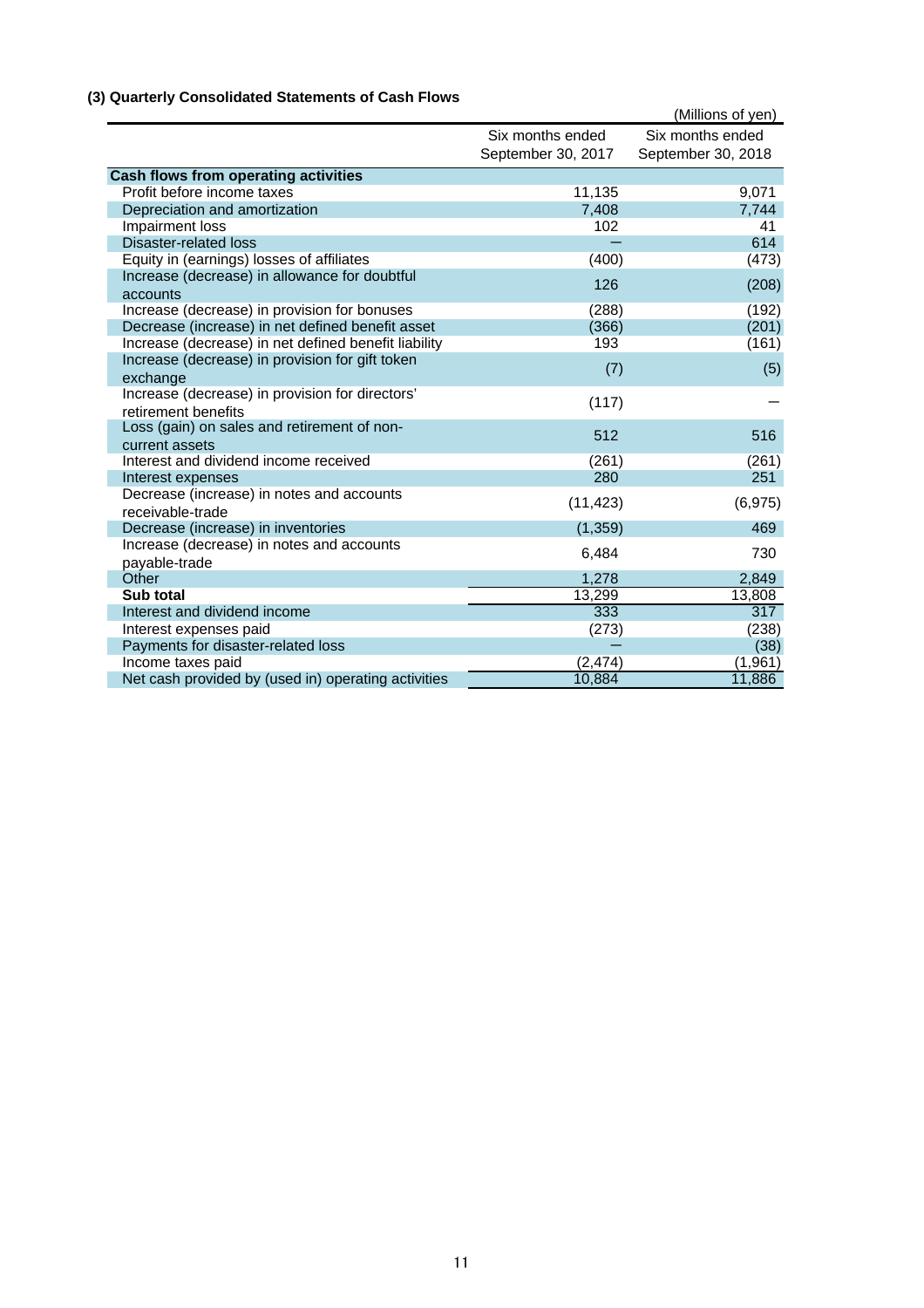|                                                     |                    | (Millions of yen)  |
|-----------------------------------------------------|--------------------|--------------------|
|                                                     | Six months ended   | Six months ended   |
|                                                     | September 30, 2017 | September 30, 2018 |
| <b>Cash flows from investing activities</b>         |                    |                    |
| Payments into time deposits                         | (45)               | (22)               |
| Proceeds from withdrawal of time deposits           | 190                | 502                |
| Payments of loans receivable                        | (233)              | (25)               |
| Collection of loans receivable                      | 235                | 2                  |
| Purchase of property, plant and equipment and       | (6, 573)           |                    |
| intangible assets                                   |                    | (9,727)            |
| Proceeds from sales of property, plant and          | 375                | 70                 |
| equipment and intangible assets                     |                    |                    |
| Purchase of investment securities                   | (9)                | (15)               |
| Proceeds from sales of investment securities        | 11                 | 47                 |
| Other                                               | 206                | 35                 |
| Net cash provided by (used in) investing activities | (5, 841)           | (9, 131)           |
| Cash flows from financing activities                |                    |                    |
| Net increase (decrease) in short-term loans         | (2,535)            | 2,246              |
| payable                                             |                    |                    |
| Proceeds from long-term loans payable               | 1,500              |                    |
| Repayment of long-term loans payable                | (4, 307)           | (3,067)            |
| Purchase of treasury stock                          | (7)                | (7)                |
| Cash dividends paid                                 | (2,708)            | (2,706)            |
| Cash dividends paid to non-controlling interests    | (0)                | (2)                |
| Payments from changes in ownership interests in     |                    |                    |
| subsidiaries that do not result in change in scope  | (1, 424)           |                    |
| of consolidation                                    |                    |                    |
| Other                                               | (555)              | (370)              |
| Net cash provided by (used in) financing            | (10, 041)          | (3,907)            |
| activities                                          |                    |                    |
| Effect of exchange rate on cash and cash            | 28                 | (62)               |
| equivalents                                         |                    |                    |
| Net increase (decrease) in cash and cash            | (4,968)            | (1,215)            |
| equivalents                                         |                    |                    |
| Cash and cash equivalents at beginning of period    | 15,940             | 14,076             |
| Cash and cash equivalents at end of period          | 10,972             | 12,860             |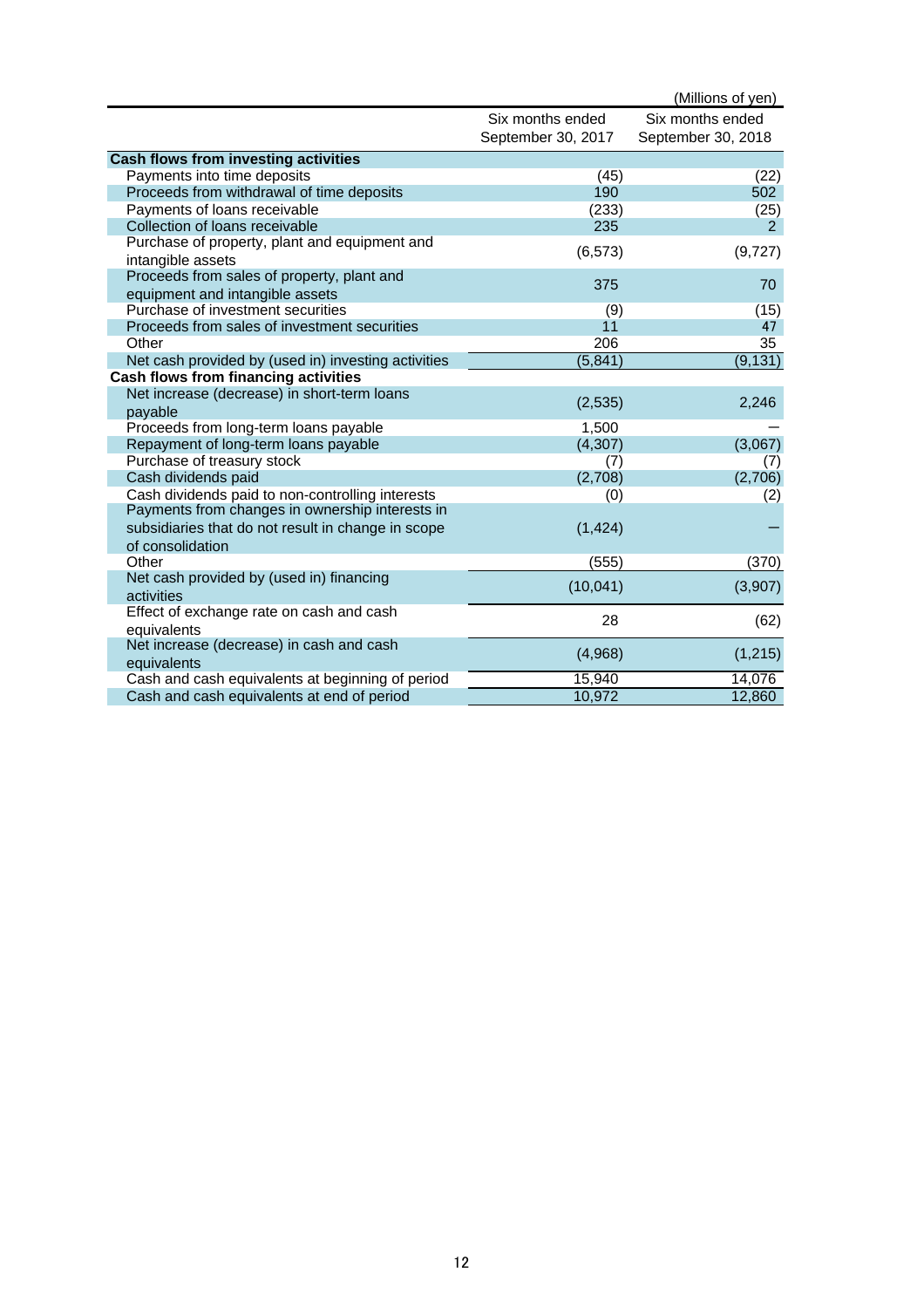# **(4) Notes to the Quarterly Consolidated Financial Statements**

(Notes on the assumption of a Going-concern) Not applicable.

(Notes Concerning Significant Changes in Shareholders' Equity (if any)) Not applicable.

## (Additional Information)

(Adoption of "Partial Amendments to Accounting Standard for Tax Effect Accounting, etc.") With the adoption of Partial Amendments to Accounting Standard for Tax Effect Accounting (ASBJ Statement No.28, February 16, 2018) and other related standards from the beginning of the first quarter of the fiscal year ending March 31, 2019, the Company has changed the presentation method for "deferred tax assets" and "deferred tax liabilities" to be presented under "investments and other assets" and "non-current liabilities," respectively.